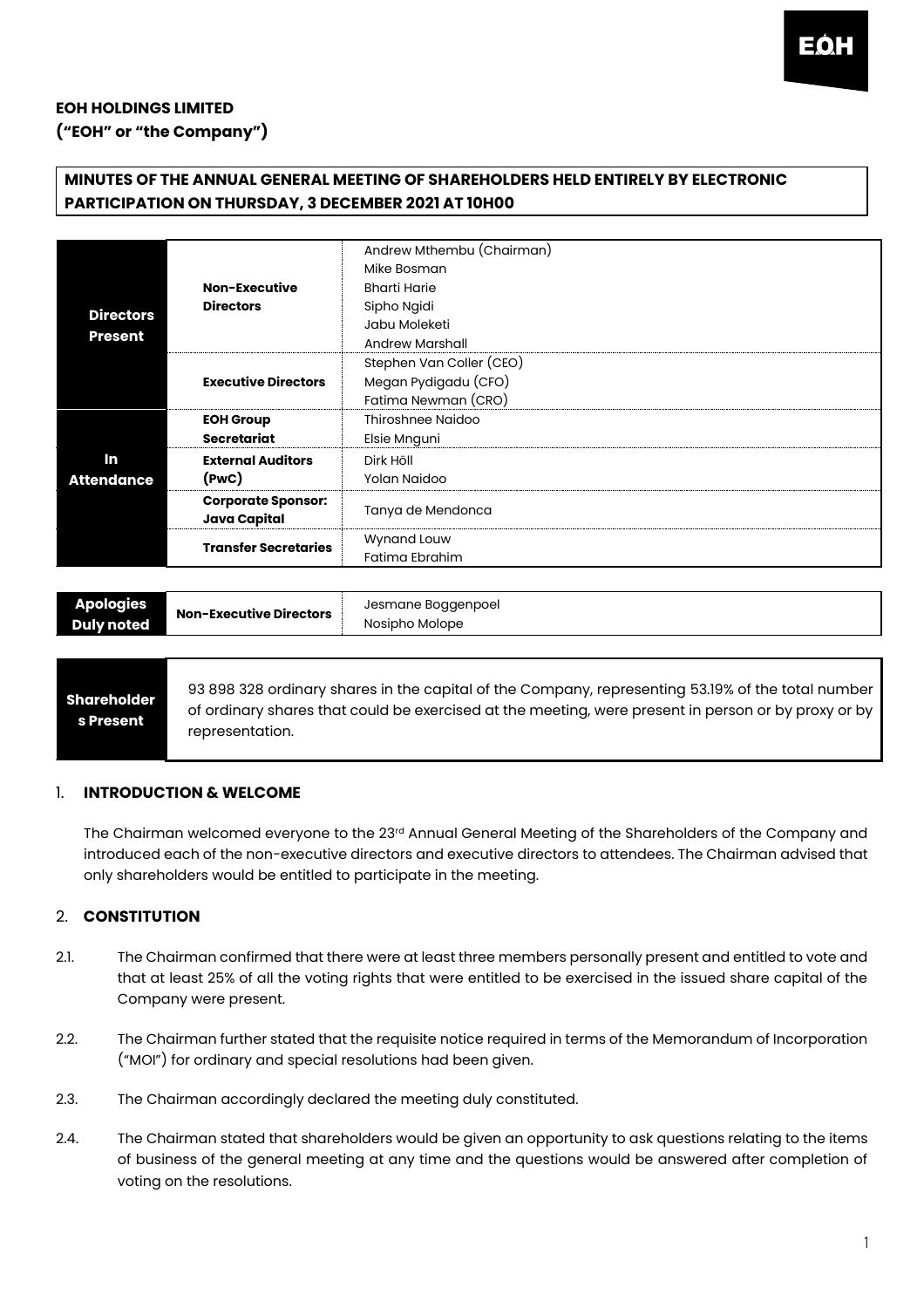

2.5. The Chairman advised that voting on the electronic online facility had been opened and could be performed at any time during the meeting until he closed the voting on the resolutions. The representatives from Computershare were available for any assistance required.

### 3. **VOTING PROCEDURES**

The Chairman declared that in accordance with the authority granted to him in terms of the Company's MOI, a poll would be taken on all the resolutions set out in the notice. For the purpose of the poll, he appointed as scrutineers, the representatives of Computershare Investor Services (Pty) Ltd, the Company's Transfer Secretaries.

# 4. **NOTICE OF MEETING**

The notice convening the meeting, which had been distributed to shareholders in accordance with the requisite timelines, was taken as read.

The Chairman confirmed that following consultations with shareholders, ordinary resolution number 5 for the adoption of the EOH 2021 Share Plan had been withdrawn from consideration and voting at this annual general meeting, as management could not reach an agreement with the shareholders on the terms of the EOH 2021 Share Plan prior to the AGM.

# 5. **ADOPTION OF CONSOLIDATED, AUDITED ANNUAL FINANCIAL STATEMENTS, AUDIT COMMITTEE REPORT AND SOCIAL, ETHICS AND TRANSFORMATION COMMITTEE REPORT**

The audited financial statements of the Company for the year ended 31 July 2021, including the directors' report, the independent auditor's report, the audit committee report and the social, ethics and transformation committee report, which had been sent to the shareholders and laid before the meeting, were taken as read.

#### 6. **TABLING OF RESOLUTIONS**

The Chairman tabled each of the ordinary resolutions and special resolutions contained in the Notice of the Annual General Meeting and requested shareholders to complete electronic voting in respect of said resolutions.

## 7. **QUESTIONS**

The Chairman opened the floor for questions. There were no questions received.

#### 8. **RESULTS OF VOTING ON RESOLUTIONS**

The Chairman announced the results of the resolutions put to the meeting and the voting results.

#### 9. **ORDINARY RESOLUTIONS 1.1 – 1.3: RE-ELECTION OF INDEPENDENT NON-EXECUTIVE DIRECTORS**

Ordinary resolution 1.1 – 1.3 related to the re-election of directors retiring by rotation, namely Andrew Mthembu, Mike Bosman and Sipho Ngidi. Being eligible, they had offered themselves for election, each by way of a separate vote and the Board had recommended that each of these directors be re-elected. The Chairman noted that the biographical details of each of these directors were set out in the AGM Notice.

Shareholders were invited to vote and the voting results for these resolutions are captured in Annexure A to this minute.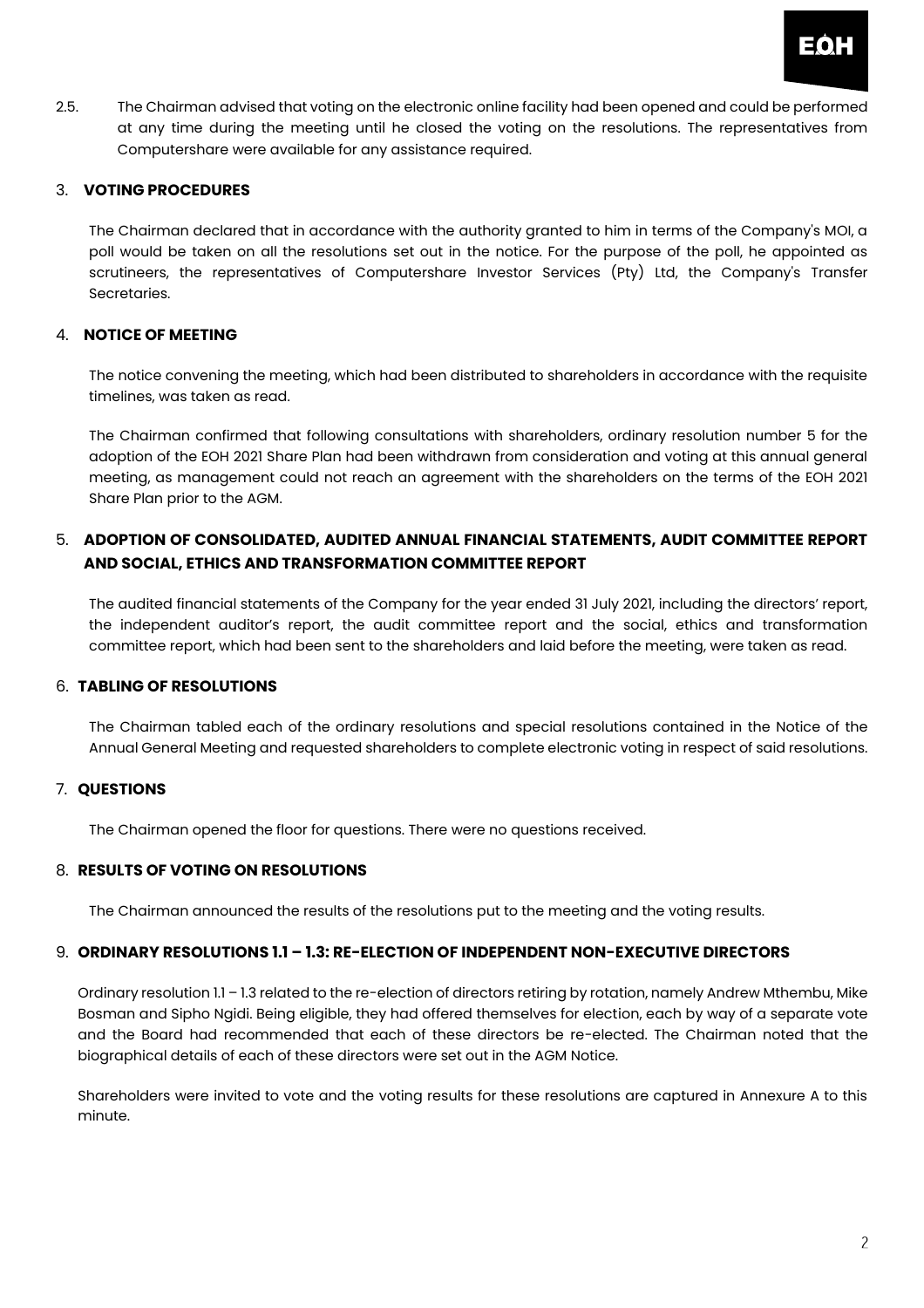

#### 10. **ORDINARY RESOLUTIONS 2.1 – 2.4: APPOINTMENT OF AUDIT COMMITTEE MEMBERS**

The Companies Act requires that the members of the Audit Committee are elected by Shareholders, annually. Ordinary resolution 2.1 -2.4 related to the election of the Audit Committee members, namely Mike Bosman, Jesmane Boggenpoel, Andrew Marshall and Nosipho Molope, respectively. The members of the Audit Committee, each being respectively qualified, had offered themselves for re-election by way of separate votes and the Board had recommended that each of the directors be duly elected. The Chairman noted that the biographical details of each of these directors were also set out in the AGM Notice.

Shareholders were invited to vote and the voting results for these resolutions are captured in Annexure A to this minute.

#### **11. ORDINARY RESOLUTION 3: RE-APPOINTMENT OF THE EXTERNAL AUDITORS**

Section 90 (1) of the Companies Act obliges the company to reappoint its auditors annually. The Audit Committee had conducted an assessment on the Group's external auditors, being PricewaterhouseCoopers Inc., and were satisfied that the auditors were independent, effective, and had the requisite JSE accreditation. The Audit Committee recommended the re-appointment of PricewaterhouseCoopers Inc, with Dirk Höll as the individual registered auditor, for the 2022 Financial Year, which the Board supported.

Shareholders were invited to vote and the voting results for these resolutions are captured in Annexure A to this minute.

# **12. ORDINARY RESOLUTIONS 4.1 & 4.2: ENDORSEMENT OF THE COMPANY'S REMUNERATION POLICY AND REMUNERATION IMPLEMENTATION REPORT**

Ordinary resolution 4.1 & 4.2 dealing with the Remuneration Policy as set out in the Integrated Report, was tabled and recommended.

The Chairman further confirmed that shareholder engagement had continued through the year and that proposals received had been assessed and where feasible certain of these proposals had been implemented and adopted and further extended an invitation to all shareholders to engage with the Company in order to address their concerns on the Remuneration Policy and Remuneration Implementation Report directly with Sipho Ngidi, the Chairperson of the Nominations and Remunerations Committee or alternatively the Group Company Secretary, Thirosh Naidoo. The Chairman further confirmed that the Company would consider all concerns and take steps to address legitimate and reasonable objections and concerns.

The Chairman confirmed that the resolution would pass with a 50% approval vote but that should these resolutions fail to secure 75% approval, that the Company would invite dissenting shareholders to engage with the Company so that their concerns and objections would be ascertained and addressed appropriately.

Shareholders were invited to vote and the voting results for these resolutions are captured in Annexure A to this minute.

# **13. ORDINARY RESOLUTION 5: ADOPTION OF THE EOH 2021 SHARE PLAN**

The Chairman reconfirmed that following consultations with shareholders, ordinary resolution number 5 for the adoption of the EOH 2021 Share Plan has been withdrawn from consideration and voting at this Annual General Meeting of shareholders, as management could not reach an agreement with the Shareholders on the terms of the EOH 2021 Share Plan prior to the AGM.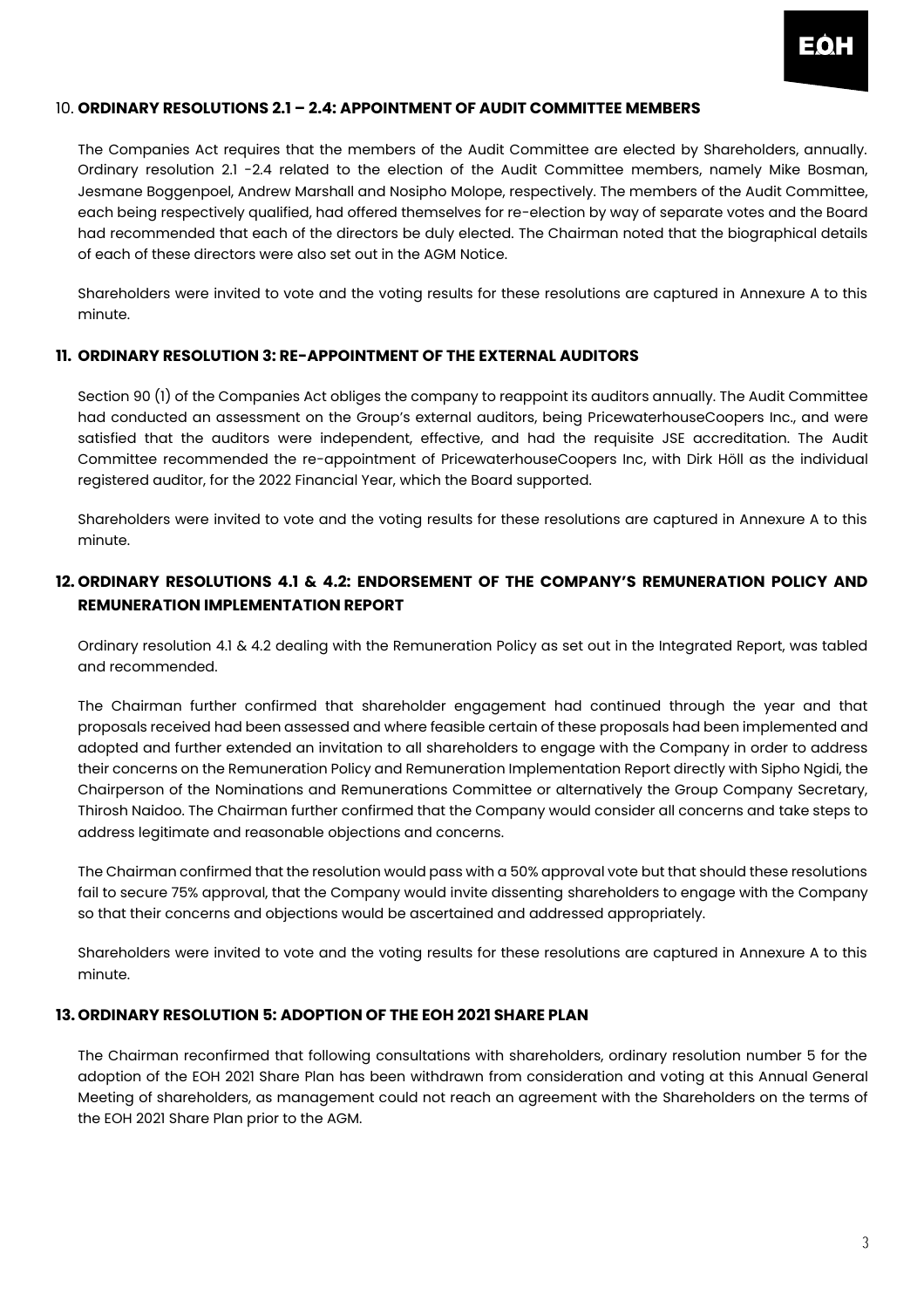## **14.SPECIAL RESOLUTION 1: REMUNERATION OF NON-EXECUTIVE DIRECTORS**

Special resolution 1 was tabled and proposed in terms of Section 66(9) of the Companies Act which obliged the Company to pre-approve the payment of remuneration to non-executive directors for their services. It was confirmed that this remuneration was for the period 1 February 2022 to 31 January 2023.

It was noted that the Board did not seek an increase in the overall remuneration of its non-executive directors, since the last shareholder approval, but proposed these specific proposed increases, with the rationale for these proposed increases captured in the AGM Notice. The proposed increases (VAT exclusive) being –

- That the Chairman's retainer fee be increased from R1 200 000 to R1 575 000 per annum,
- That the Audit Committee fee structure be revised by increasing the audit Chairman's fee from R70 000 to R90 000, per scheduled meeting, and
- That the fees for members of the Audit Committee be increased from R30 000 to R45 000, per scheduled meeting.

Shareholders were invited to vote and the voting results for these resolutions are captured in Annexure A to this minute.

#### **15.SPECIAL RESOLUTION 2: GENERAL AUTHORITY TO ACQUIRE SHARES**

Special resolution 2 was tabled and proposed. The resolution proposed the granting of a general authority to the Company and/or its subsidiaries to acquire up to 10% of the Company's issued ordinary shares, on terms and conditions the directors deem fit and subject to the provisions of the JSE Listings Requirements.

Shareholders were invited to vote and the voting results for these resolutions are captured in Annexure A to this minute.

## **16.SPECIAL RESOLUTION 3: FINANCIAL ASSISTANCE IN TERMS OF SECTION 44 OF THE COMPANIES ACT**

Special resolution 3 was tabled and proposed. This resolution sought to the Company to provide financial assistance by way of a loan, guarantee, the provision of security or otherwise, to its subsidiaries and inter-related companies (excluding directors or prescribed officers or any related persons) for the purpose of subscriptions of any options or securities, subject to the terms and conditions of Section 44 of the Companies Act.

Shareholders were invited to vote and the voting results for these resolutions are captured in Annexure A to this minute.

## **17. SPECIAL RESOLUTION 4: FINANCIAL ASSISTANCE IN TERMS OF SECTION 45 OF THE COMPANIES ACT**

The Chairman tabled and proposed Special Resolution 4 which dealt with the provision of direct or indirect financial assistance, in terms of Section 45 of the Companies Act, for a period of two years commencing on the date of the adoption of this special resolution.

Shareholders were invited to vote and the voting results for these resolutions are captured in Annexure A to this minute.

# **18.SPECIAL RESOLUTION 5: AUTHORITY TO ISSUE SHARES IN TERMS OF SECTION 41 (1) of the COMPANIES ACT IN RESPECT OF THE EOH 2021 SHARE PLAN**

The Chairman re-confirmed that special resolution 5 sought authority to issue shares in terms of section 41(1) of the Companies Act in respect of the EOH 2021 Share Plan and that it too had been withdrawn following the withdrawal of ordinary resolution number 5, the approval of the EOH 2021 Share Plan.

EQF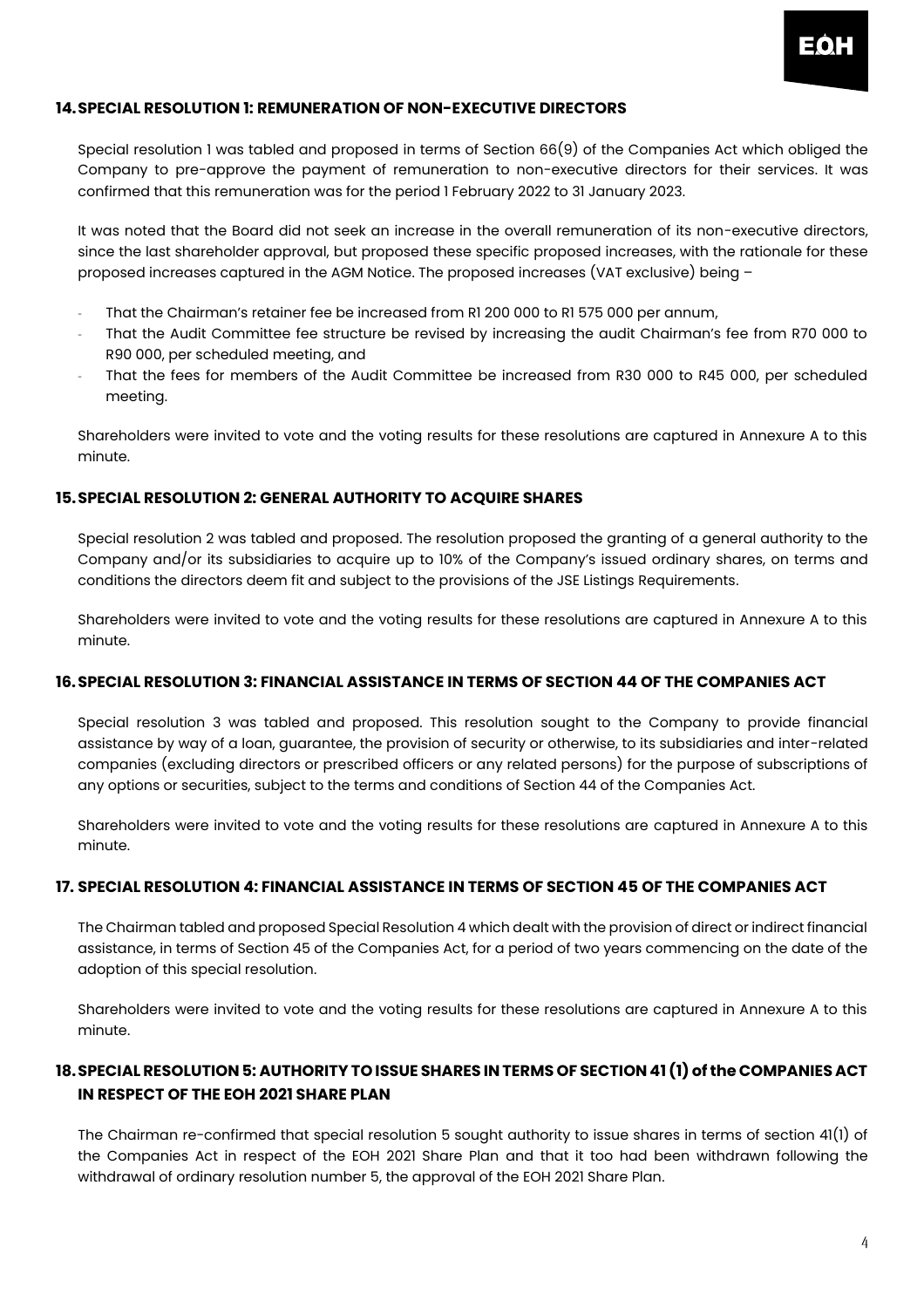

## **19.ORDINARY RESOLUTION 6: SIGNATURE OF DOCUMENTS**

The purpose of ordinary resolution number 6 is to authorise each director of the Company individually to sign all such documents and do all such things as may be necessary for or incidental to the implementation of the resolutions as proposed at this Annual General Meeting.

## **20. CONCLUSION OF MEETING**

There being no further business, the Chairman declared the meeting closed at 10h27.

# **Approved at Board meeting of 31 January 2022**

**Chairman**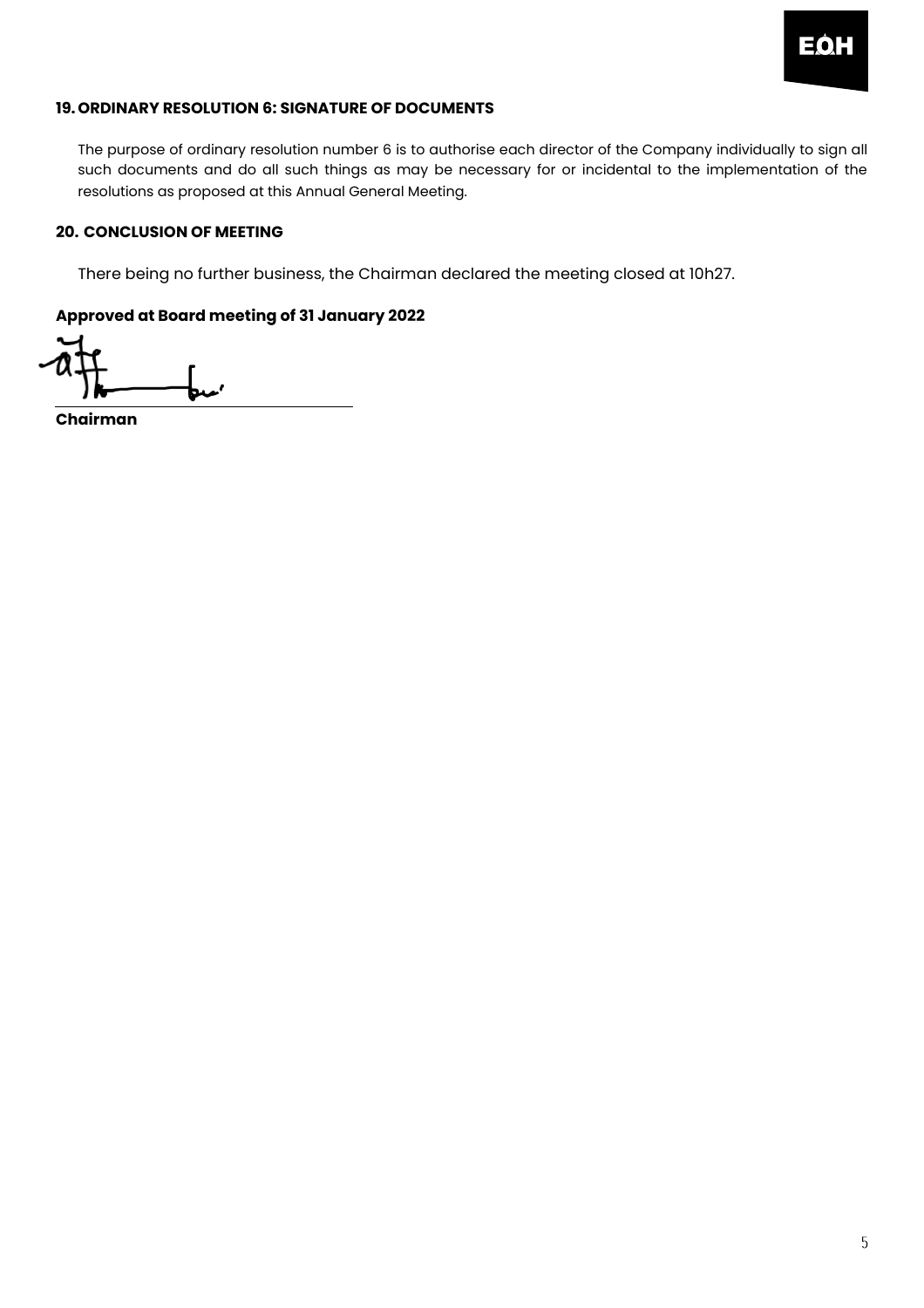

# **Annexure A: Shareholder Voting Results as confirmed by Transfer Secretaries & published on SENS**

| <b>Resolutions</b>                                                                                                                                       | <b>Ordinary Shares</b><br>Voted<br>[excluding Absentions in<br>relation to Total Shares in<br>Issue] | For                                | <b>Against</b>                 | <b>Abstentions</b><br>[Disclosed as a % of Total<br>Votable Shares in issue] |
|----------------------------------------------------------------------------------------------------------------------------------------------------------|------------------------------------------------------------------------------------------------------|------------------------------------|--------------------------------|------------------------------------------------------------------------------|
| <b>Ordinary Resolution 1.1</b><br>Re-election of Andrew Mthembu                                                                                          | 84 534 443,<br>being 47.88%                                                                          | 84 510 407,<br>being 99.97%        | 24 036,<br>being 0.03%         | 9 363 885,<br>being 5.30%                                                    |
| <b>Ordinary Resolution 1.2</b><br>Re-election of Mike Bosman                                                                                             | 84 323 945,<br>being 47.76%                                                                          | 84 314 175,<br>being 99.99%        | 9770,<br>being 0.01%           | 9 574 383,<br>being 5.42%                                                    |
| <b>Ordinary Resolution 1.3</b><br>Re-election of Sipho Ngidi                                                                                             | 84 315 245,<br>being 47.76%                                                                          | 84 281 207,<br>being 99.96%        | 34 038,<br>being 0.04%         | 9 583 083,<br>being 5.43%                                                    |
| <b>Ordinary Resolution 2.1</b><br>Appointment of Mike Bosman as Chairman & a<br>member of the Audit Committee                                            | 84 323 945,<br>being 47.76%                                                                          | 83 499 581,<br>being 99.02%        | 824 364,<br>being 0.98%        | 9 574 383,<br>being 5.42%                                                    |
| <b>Ordinary Resolution 2.2</b><br>Appointment of Jesmane Boggenpoel as a<br>member of the Audit Committee                                                | 84 323 945,<br>being 47.76%                                                                          | 83 487 529,<br>being 99.01%        | 836 416,<br>being 0.99%        | 9 574 383,<br>being 5.42%                                                    |
| <b>Ordinary Resolution 2.3</b><br>Appointment of Andrew Marshall as a member of<br>the Audit Committee                                                   | 84 323 945,<br>being 47.76%                                                                          | 84 319 175,<br>being 99.99%        | 4 7 7 0,<br><b>being 0.01%</b> | 9 574 383,<br>being 5.42%                                                    |
| <b>Ordinary Resolution 2.4</b><br>Appointment of Nosipho Molope as a member of<br>the Audit Committee                                                    | 84 320 245,<br>being 47.76%                                                                          | 84 296 209,<br>being 99.97%        | 24 036,<br><b>being 0.03%</b>  | 9 578 083,<br>being 5.43%                                                    |
| <b>Ordinary Resolution 3</b><br>To re-appoint PricewaterhouseCoopers Inc. as<br>the independent auditors of the Company                                  | 84 555 445,<br>being 47.89%                                                                          | 84 550 591,<br>being 99.99%        | 4854,<br>being 0.01%           | 9 342 883,<br>being 5.29%                                                    |
| <b>Ordinary Resolution 4.1</b><br>To endorse the remuneration policy of the<br>Company on a stand-alone and non-binding<br>advisory basis                | 84 252 566,<br>being 47.72%                                                                          | 43 676 689,<br>being 51.84%        | 40 575 877,<br>being 48.16%    | 9 645 762,<br>being 5.46%                                                    |
| <b>Ordinary Resolution 4.2</b><br>To endorse the remuneration implementation<br>report of the Company on a stand-alone and<br>non-binding advisory basis | 84 226 175,<br>being 47.71%                                                                          | 60 267 710,<br><b>being 71.55%</b> | 23 958 465,<br>being 28.45%    | 9 672 153,<br>being 5.48%                                                    |
| <b>Ordinary Resolution 5</b><br>To approve and adopt the EOH 2021 Share Plan                                                                             | <b>Withdrawn</b>                                                                                     |                                    |                                |                                                                              |